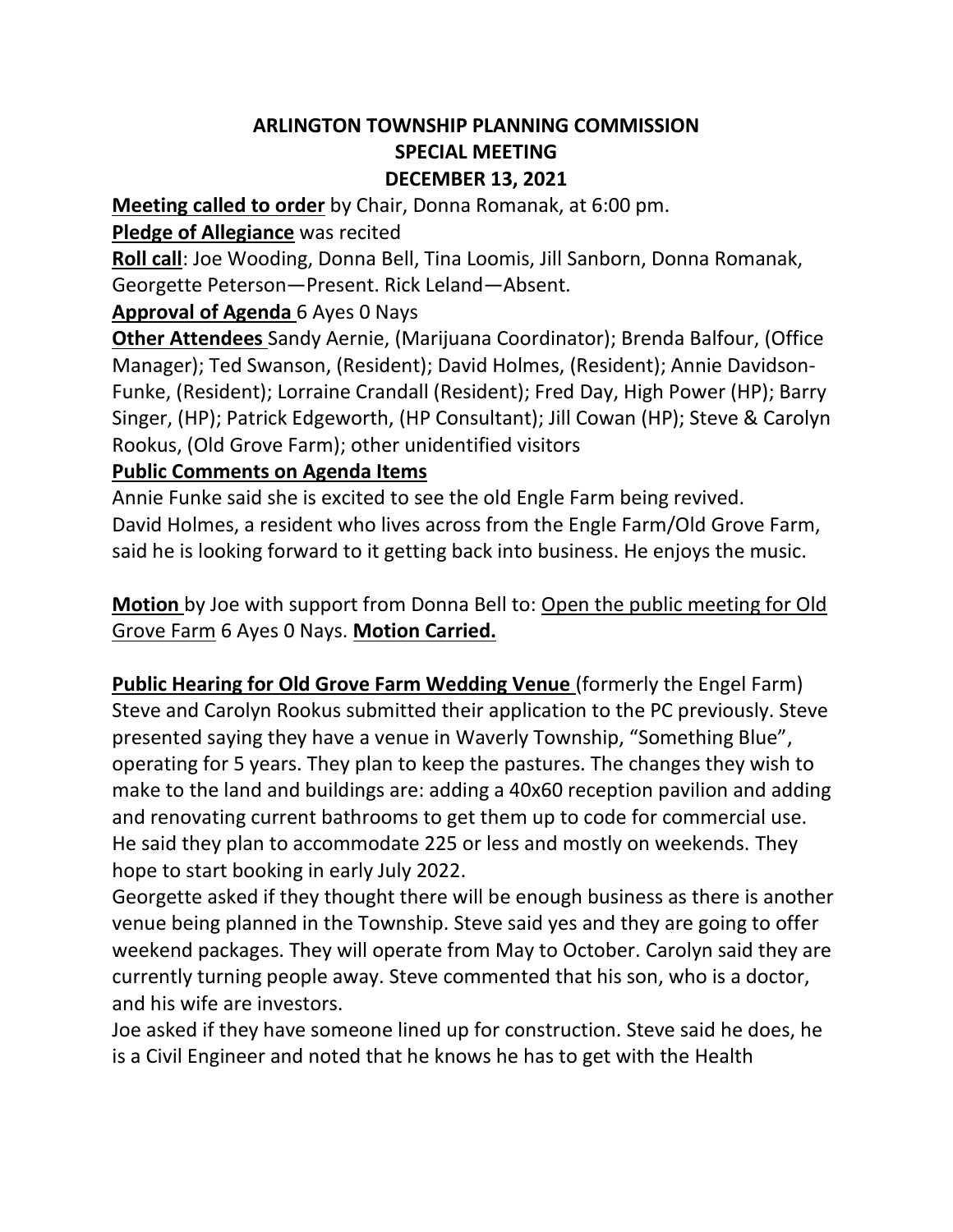Department for the commercial bathrooms. Joe asked why only 2 stalls. The response was the expense.

**Motion** by Georgette with support from Joe to recommend approval of the SUP application to the Township Board. 6 Ayes 0 Nays **Motion Carried.** 

# **High Power Farms MLB/SUP renewal application**

Donna Romanak asked if there were any comments from High Power that have not already been made. Fred Day said the deed was submitted to Scott Graham, the Township Attorney.

Lorraine Crandall asked if they own or rent the property to the West. Fred Day said they do not.

Jill Cowan said no progress has been made and they offered to buy her out. She said a Florida investor was supposed to draw up papers but she ended up having to hire a lawyer. She had received a second letter of intent from Josh.

She said they have a new Master Grower, but there is one in the company already—Armand Brown. She added that she did not have access until October to prove that she is an owner.

Fred Day said if they don't get the SUP, we can't pay Jill back and there are people who will go bankrupt.

Jill said she is the sole investor.

Patrick Edgeworth said Jill does not own the property and unless the SUP is approved, nothing will happen with that farm. He said Jill is not the owner and will not be growing on it. Jill said she has the deed and is the primary investor. Barry Singer said they bought the property in 2019 and they thought the \$350,000 Jill invested would be enough.

Jill said the building is not completed because the money was misappropriated and Covid had nothing to do with it.

Barry Singer said Fred Day's mother and Barry Singer put up the money for the property.

Georgette asked Sandy Aernie who is on the deed. It is High Power.

Lorraine Crandall asked if they have insurance to restore the property.

Annie Funke asked what the classification is; is it 401 or 101? She said 101 stayed in AG as is (2 parcels were transferred) and are still in blueberries. Jill Cowan said it is 101.

Donna Bell said Fred Day admitted that Armand Brown grew marijuana in the building which was not legal to do. **Pg 2** Pg 2